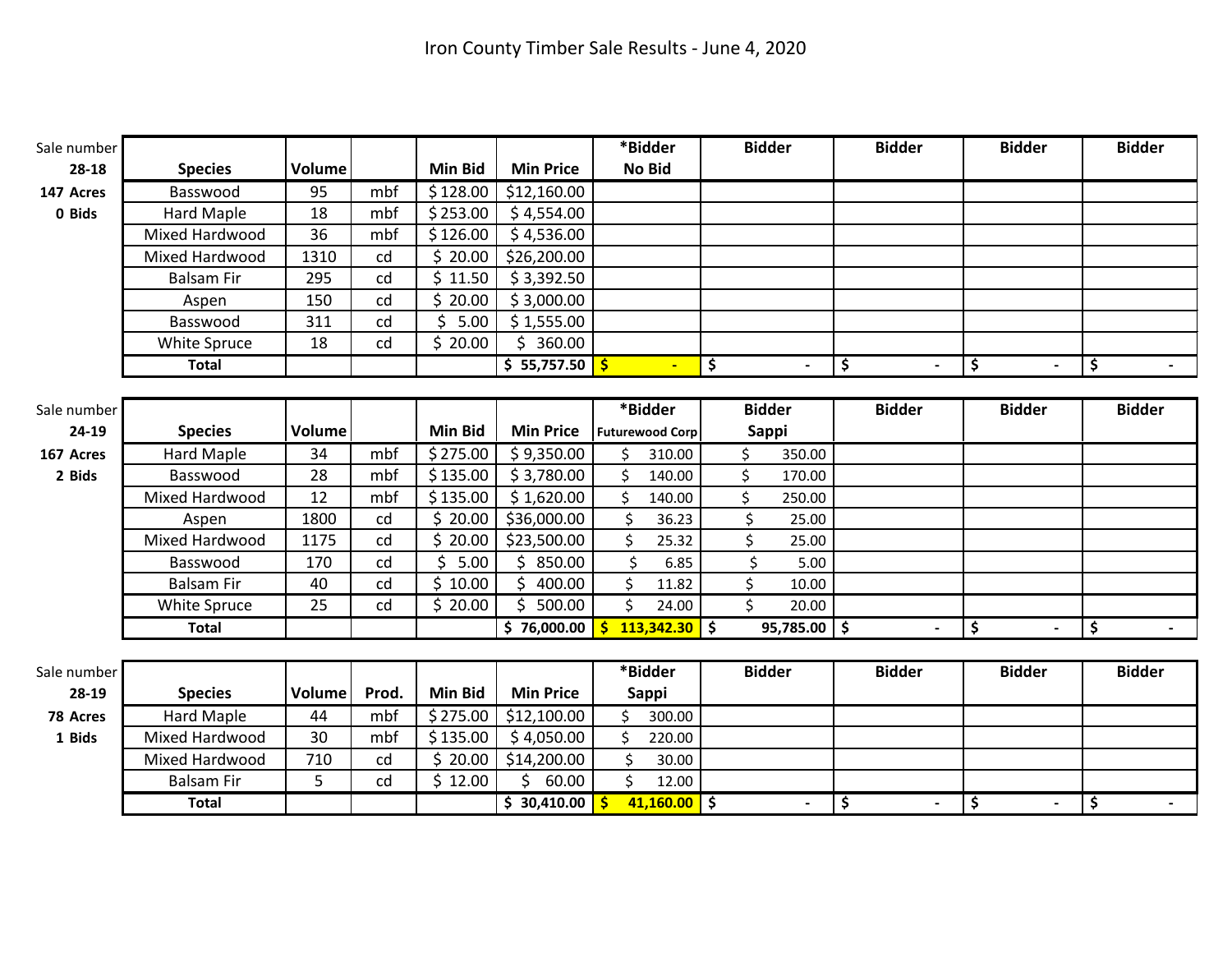| Sale number |                       |        |     |                |                  |                    | *Bidder         | <b>Bidder</b>      |                 | <b>Bidder</b>            |                      | <b>Bidder</b>  | <b>Bidder</b> |  |
|-------------|-----------------------|--------|-----|----------------|------------------|--------------------|-----------------|--------------------|-----------------|--------------------------|----------------------|----------------|---------------|--|
| $31 - 19$   | <b>Species</b>        | Volume |     | <b>Min Bid</b> | <b>Min Price</b> |                    | <b>Sappi</b>    | Futurewood         |                 |                          |                      |                |               |  |
| 191 Acres   | Sugar Maple           | 153    | mbf | \$275.00       | \$42,075.00      | $\mathsf{S}$       | 363.00          | \$                 | 310.00          |                          |                      |                |               |  |
| 2 Bids      | Mixed Hardwood        | 85     | mbf | \$135.00       | \$11,475.00      | \$                 | 240.00          | \$                 | 150.00          |                          |                      |                |               |  |
|             | <b>Mixed Hardwood</b> | 1890   | cd  | \$20.00        | \$37,800.00      | \$                 | 28.00           | \$                 | 20.52           |                          |                      |                |               |  |
|             | Aspen                 | 140    | cd  | \$20.00        | \$2,800.00       | \$                 | 28.00           | \$                 | 23.74           |                          |                      |                |               |  |
|             | <b>Balsam Fir</b>     | 35     | cd  | \$10.00        | \$350.00         | \$                 | 10.00           | \$                 | 11.82           |                          |                      |                |               |  |
|             | Basswood              | 400    | cd  | \$<br>5.00     | \$2,000.00       | $\zeta$            | 5.00            | $\mathsf{\dot{S}}$ | 10.71           |                          |                      |                |               |  |
|             | <b>Total</b>          |        |     |                | \$96,500.00      | $\mathsf{S}$       | $135,129.00$ \$ |                    | $106,984.10$ \$ | $\overline{\phantom{0}}$ | $\overline{\bullet}$ | $\blacksquare$ | \$            |  |
| Sale number |                       |        |     |                |                  |                    | *Bidder         | <b>Bidder</b>      |                 | <b>Bidder</b>            |                      | <b>Bidder</b>  | <b>Bidder</b> |  |
| 32-19       | <b>Species</b>        | Volume |     | <b>Min Bid</b> | <b>Min Price</b> |                    | <b>No Bid</b>   |                    |                 |                          |                      |                |               |  |
| 53 Acres    | Hard Maple            | 55     | mbf | \$275.00       | \$15,125.00      |                    |                 |                    |                 |                          |                      |                |               |  |
| 0 Bids      | Mixed Hardwood        | 25     | mbf | \$135.00       | \$3,375.00       |                    |                 |                    |                 |                          |                      |                |               |  |
|             | Mixed Hardwood        | 800    | cd  | Ś.<br>20.00    | \$16,000.00      |                    |                 |                    |                 |                          |                      |                |               |  |
|             | <b>Balsam Fir</b>     | 25     | cd  | \$10.00        | \$250.00         |                    |                 |                    |                 |                          |                      |                |               |  |
|             | <b>Total</b>          |        |     |                | \$34,750.00      |                    |                 | \$                 |                 | \$                       | $\overline{\bullet}$ |                | \$            |  |
|             |                       |        |     |                |                  |                    |                 |                    |                 |                          |                      |                |               |  |
| Sale number |                       |        |     |                |                  |                    | *Bidder         | <b>Bidder</b>      |                 | <b>Bidder</b>            |                      | <b>Bidder</b>  | <b>Bidder</b> |  |
| 34-19       | <b>Species</b>        | Volume |     | Min Bid        | <b>Min Price</b> |                    | <b>Sappi</b>    |                    |                 |                          |                      |                |               |  |
| 228 Acres   | <b>Hard Maple</b>     | 30     | mbf | \$270.00       | \$8,100.00       | Ś.                 | 295.00          |                    |                 |                          |                      |                |               |  |
| 1 Bids      | Mixed Hardwood        | 79     | mbf | \$132.00       | \$10,428.00      | $\mathsf{\hat{S}}$ | 205.00          |                    |                 |                          |                      |                |               |  |
|             | <b>Red Oak</b>        | 45     | mbf | \$245.00       | \$11,025.00      | \$                 | 258.00          |                    |                 |                          |                      |                |               |  |
|             | Mixed Hardwood        | 1965   | cd  | \$<br>20.00    | \$39,300.00      | \$                 | 26.00           |                    |                 |                          |                      |                |               |  |
|             | <b>Red Oak</b>        | 220    | cd  | \$<br>15.00    | \$3,300.00       | \$                 | 15.00           |                    |                 |                          |                      |                |               |  |
|             | White Spruce          | 70     | cd  | \$<br>27.00    | \$1,890.00       | \$                 | 27.00           |                    |                 |                          |                      |                |               |  |
|             | <b>Balsam Fir</b>     | 20     | cd  | \$<br>10.00    | \$.<br>200.00    | $\zeta$            | 10.00           |                    |                 |                          |                      |                |               |  |
|             | <b>Total</b>          |        |     |                | \$74,243.00      | -\$                | $93,135.00$ \$  |                    |                 | \$                       | \$                   |                | \$            |  |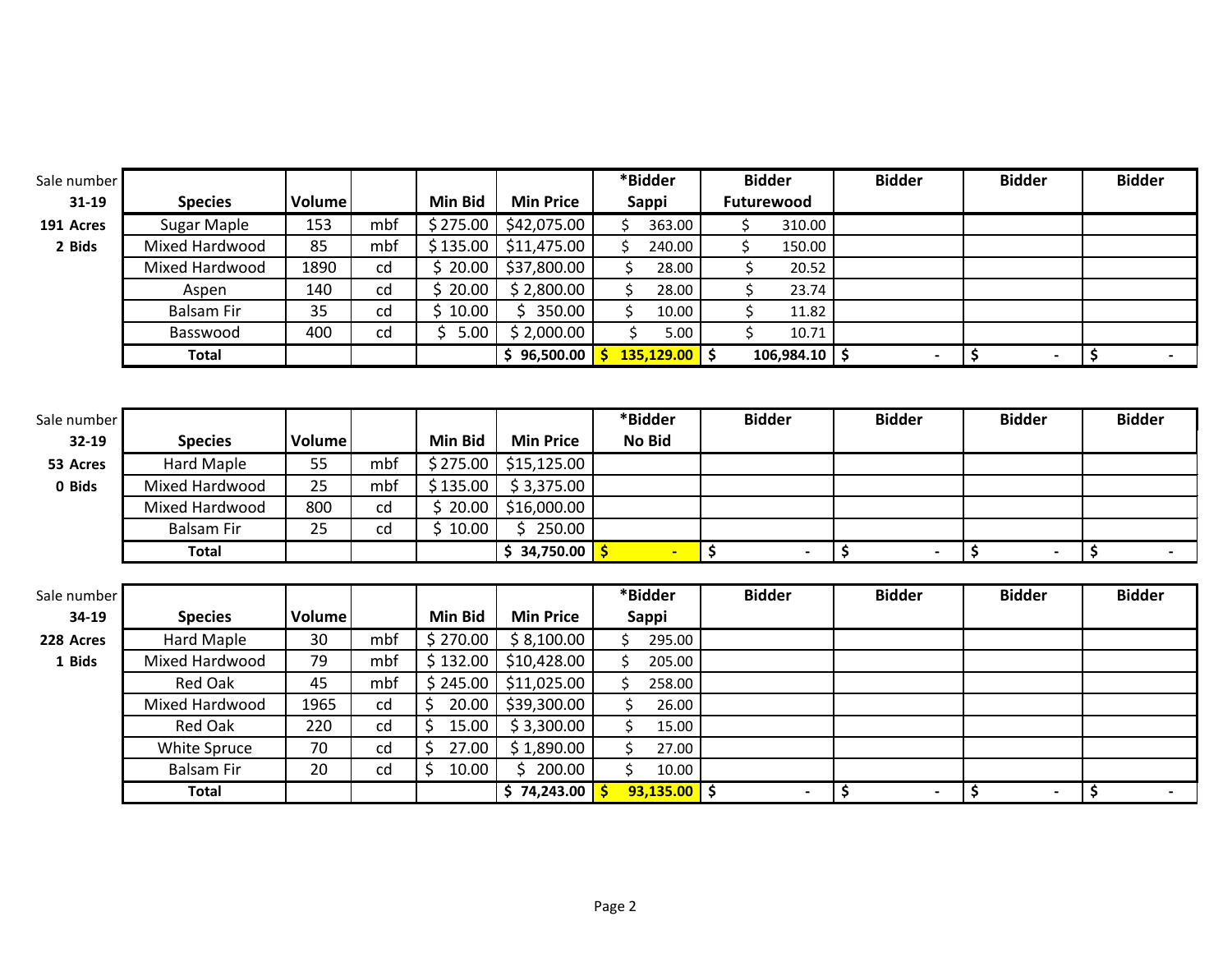| Sale number |                              |               |          |                    |                           |            | *Bidder                |         | * Bidder                   |         | <b>Bidder</b>      |            | <b>Bidder</b> |         | <b>Bidder</b>     |
|-------------|------------------------------|---------------|----------|--------------------|---------------------------|------------|------------------------|---------|----------------------------|---------|--------------------|------------|---------------|---------|-------------------|
| $1 - 20$    | <b>Species</b>               | Volume        |          | <b>Min Bid</b>     | <b>Min Price</b>          |            | <b>Henning Logging</b> |         | <b>Sappi</b>               |         | <b>Ashland Mat</b> |            |               |         |                   |
| 244 Acres   | Sugar Maple                  | 143           | mbf      | \$275.00           | \$39,325.00               | Ś.         | 401.00                 | \$      | 388.00                     |         | \$<br>345.24       |            |               |         |                   |
| 3 Bids      | <b>Mixed Hardwood</b>        | 99            | mbf      | \$135.00           | \$13,365.00               | \$         | 210.00                 | \$      | 190.00                     |         | \$<br>214.60       |            |               |         |                   |
|             | <b>Mixed Hardwood</b>        | 1640          | cd       | \$20.00            | \$32,800.00               | \$         | 33.00                  |         | \$<br>30.00                |         | \$<br>20.00        |            |               |         |                   |
|             | Aspen                        | 100           | cd       | \$20.00            | \$2,000.00                | \$         | 30.00                  |         | \$<br>28.00                |         | \$<br>20.00        |            |               |         |                   |
|             | <b>Balsam Fir</b>            | 20            | cd       | \$10.00            | \$200.00                  | \$         | 15.00                  |         | \$<br>10.00                |         | \$<br>10.00        |            |               |         |                   |
|             | Basswood                     | 550           | cd       | \$.<br>5.00        | \$2,750.00                | \$         | 11.00                  |         | \$<br>5.00                 |         | \$<br>5.00         |            |               |         |                   |
|             | <b>Total</b>                 |               |          |                    | \$90,440.00               | -\$        | $141,603.00$ \$        |         | 129,244.00                 | \$      | $108,364.72$ \$    |            |               | \$      |                   |
|             |                              |               |          |                    |                           |            |                        |         |                            |         |                    |            |               |         |                   |
| Sale number |                              |               |          |                    |                           |            | *Bidder                |         | <b>Bidder</b>              |         | <b>Bidder</b>      |            | <b>Bidder</b> |         | <b>Bidder</b>     |
| $2 - 20$    | <b>Species</b>               | <b>Volume</b> |          | <b>Min Bid</b>     | <b>Min Price</b>          |            | <b>Sappi</b>           |         | Futurewood                 |         |                    |            |               |         |                   |
| 73 Acres    | Hard Maple                   | 4             | mbf      | \$278.00           | \$1,112.00                | \$.        | 365.00                 | \$      | 300.00                     |         |                    |            |               |         |                   |
| 2 Bids      | Mixed Hardwood               | 32            | mbf      | \$136.00           | \$4,352.00                | \$         | 270.00                 | \$      | 175.00                     |         |                    |            |               |         |                   |
|             | <b>Mixed Hardwood</b>        | 950           | cd       | \$20.20            | \$19,190.00               | \$         | 36.00                  |         | \$<br>22.93                |         |                    |            |               |         |                   |
|             | Mixed Softwood               | 15            | cd       | \$12.10            | \$181.50                  | \$         | 12.10                  |         | \$<br>22.93                |         |                    |            |               |         |                   |
|             | <b>Total</b>                 |               |          |                    | \$24,835.50               | <b>S</b>   | $44,481.50$ \$         |         | $28,927.45$ \$             |         |                    | \$         |               | \$      |                   |
|             |                              |               |          |                    |                           |            |                        |         |                            |         |                    |            |               |         |                   |
| Sale number |                              |               |          |                    |                           |            | *Bidder                |         | <b>Bidder</b>              |         | <b>Bidder</b>      |            | <b>Bidder</b> |         | <b>Bidder</b>     |
|             |                              |               |          |                    |                           |            |                        |         |                            |         |                    |            |               |         |                   |
| $3 - 20$    | <b>Species</b>               | <b>Volume</b> |          | <b>Min Bid</b>     | <b>Min Price</b>          |            | Futurewood             |         | <b>Wm Tank LLC</b>         |         | <b>Ottawa FP</b>   |            | <b>Sappi</b>  |         | <b>Corullo FP</b> |
| 54 Acres    | Mixed Hardwood               | 1             | mbf      | \$135.00           | \$135.00                  | \$         | 135.00                 | \$      | $225.00$   \$              |         | 135.00             | l \$       | 150.00        | \$      | 140.00            |
| 5 Bids      | Basswood                     | 1             | mbf      | \$<br>135.00       | $$135.00$ $$$             |            | 135.00 $\vert$ \$      |         | 185.00                     | $\zeta$ | $135.00$   \$      |            | 150.00        | \$      | 140.00            |
|             | Aspen                        | 1750          | cd       | \$20.00            | $$35,000.00$   \$         |            | 49.84 $\frac{1}{2}$    |         | 40.27                      | \$      | 32.10              | $\vert$ \$ | 30.00         | \$      | 28.00             |
|             | <b>Mixed Hardwood</b>        | 210           | cd       | \$20.00            | \$4,200.00                | $\sqrt{5}$ | 27.72                  | $\zeta$ | 33.17                      | \$      | 21.00              | ۱\$        | 30.00         | $\zeta$ | 25.00             |
|             | Spruce                       | 190           | cd       | \$27.00            | \$5,130.00                | $\sqrt{5}$ | 28.00                  | \$      | 30.00                      | \$      | 30.00              | \$ ا       | 27.00         | \$      | 28.00             |
|             | <b>Balsam Fir</b>            | 90            | cd       | \$10.00            | 900.00<br>Ŝ.              | \$         | $11.82$ \$             |         | 12.21                      | $\zeta$ | 10.00              | ۱\$        | 10.00         | $\zeta$ | 12.00             |
|             | Basswood                     | 25            | cd       | \$.<br>5.00        | $125.00$   \$<br>Ś.       |            | $10.71$ \$             |         | $6.34$ \$                  |         | $5.50$   \$        |            | $5.00$   \$   |         | 6.00              |
|             | <b>Total</b>                 |               |          |                    | \$45,625.00               | -S         | $99,962.75$ \$         |         | 84,805.60                  | \$.     | $67,592.50$   \$   |            | 65,255.00     | -S      | 61,080.00         |
|             |                              |               |          |                    |                           |            |                        |         |                            |         |                    |            |               |         |                   |
| Sale number |                              |               |          |                    |                           |            | *Bidder                |         | <b>Bidder</b>              |         | <b>Bidder</b>      |            | <b>Bidder</b> |         | <b>Bidder</b>     |
| $4 - 20$    | <b>Species</b>               | <b>Volume</b> |          | Min Bid            | <b>Min Price</b>          |            | <b>Corullo FP</b>      |         | <b>Ottawa FP</b>           |         |                    |            |               |         |                   |
| 119 Acres   | Mixed Hardwood               | $\mathbf{1}$  | mbf      | \$135.00           | \$135.00                  | \$         | 140.00                 | \$      | 135.00                     |         |                    |            |               |         |                   |
| 2 Bids      | Red Pine                     | 850           | cd       | \$30.00            | \$25,500.00               | \$         | 45.00                  |         | \$<br>35.55                |         |                    |            |               |         |                   |
|             | Jack Pine                    | 200           | cd       | Ś.<br>30.00        | \$6,000.00                | \$         | 44.00                  |         | \$<br>32.55                |         |                    |            |               |         |                   |
|             | Aspen                        | 110           | cd       | \$20.00            | \$2,200.00                | \$         | 28.00                  |         | \$<br>30.55                |         |                    |            |               |         |                   |
|             | Mixed Hardwood<br>Balsam Fir | 50<br>5       | cd<br>cd | \$20.00<br>\$10.00 | \$1,000.00<br>\$<br>50.00 | \$<br>\$   | 24.00<br>11.00         |         | \$<br>25.55<br>\$<br>10.00 |         |                    |            |               |         |                   |

Page 3

**Total \$ 34,885.00 \$ 51,525.00 \$ 41,550.50 \$ - \$ - \$ -**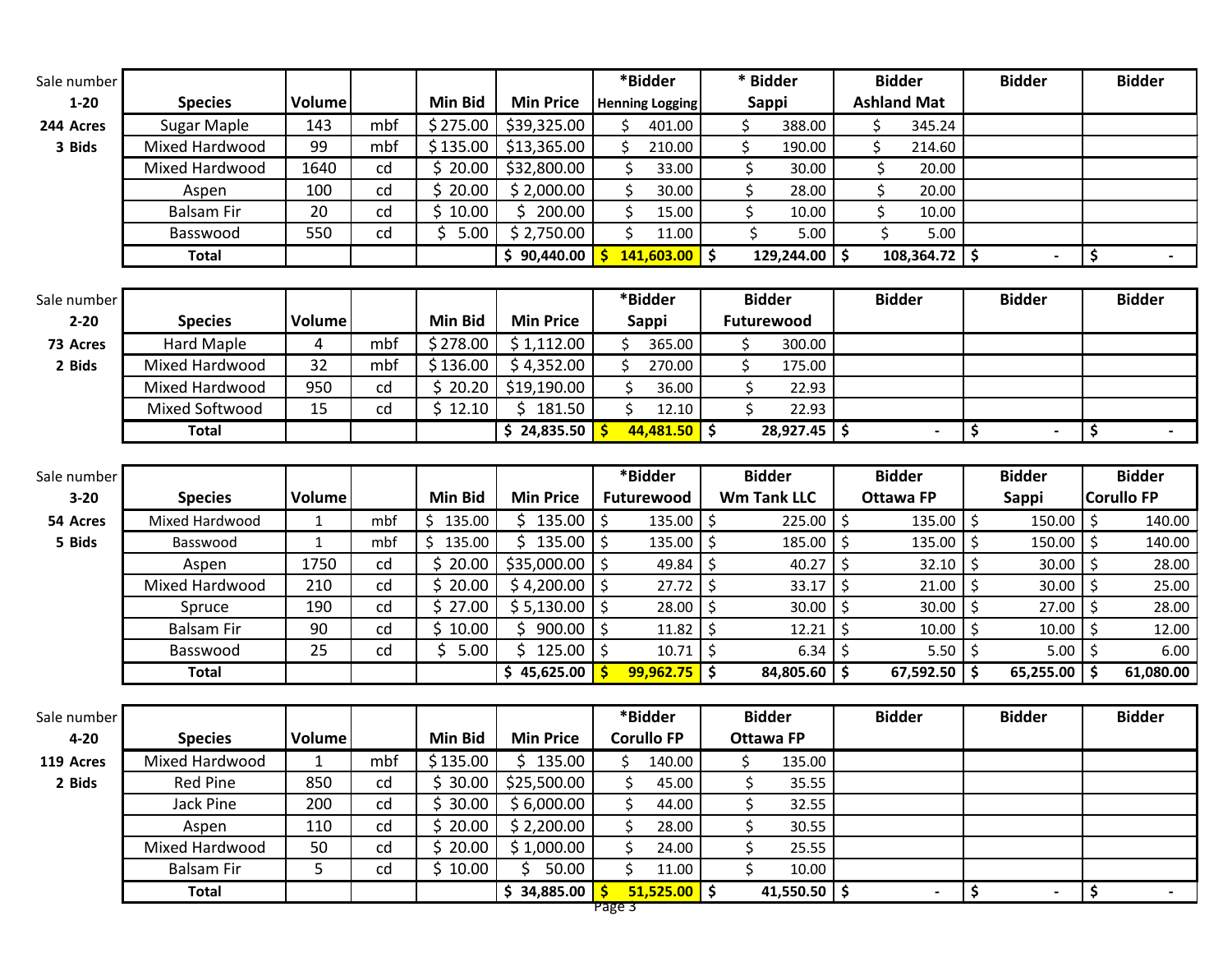## **Iron County 2020 Spring Sale Detail Example 2020 Spring Sale Detail**  $*$  High bidder

| Number of Bids Received |    | 18                                   |  |                                       |  |
|-------------------------|----|--------------------------------------|--|---------------------------------------|--|
| <b>Total Sold Value</b> | S. | <b>720,338.55</b> \$ 624.21 per acre |  |                                       |  |
| Total Min. Value        | S. | 563,446.00 \$ 488.25 per acre        |  |                                       |  |
| <b>Total Sold Acres</b> |    | 1.154                                |  |                                       |  |
| <b>Total Sold MBF</b>   |    | 821                                  |  | 10 Sales offered -- 8 Sold & 2 No-Bid |  |
| <b>Total Sold Cords</b> |    | 15,420                               |  |                                       |  |

## **SPRING 2020 TOTAL BID VOLUMES & AVERAGES FALL 2019 TOTAL BID VOLUMES & AVERAGES**

|                       |        |              | <b>Maximum</b> | Weighted | %        |                       |               |              |    | Weighted |
|-----------------------|--------|--------------|----------------|----------|----------|-----------------------|---------------|--------------|----|----------|
| <b>Species</b>        | Volume | Prod.        | <b>Bid</b>     | Average  | change   | <b>Species</b>        | <b>Volume</b> | Prod.        |    | Average  |
| <b>Hard Maple</b>     | 408    | <b>MBF</b>   | \$401.00       | \$360.13 | 15.9%    | <b>Hard Maple</b>     | 272           | <b>MBF</b>   | \$ | 310.72   |
| <b>Basswood</b>       | 29     | <b>MBF</b>   | \$140.00       | \$139.83 | $-10.1%$ | <b>Basswood</b>       | 78            | <b>MBF</b>   | \$ | 155.51   |
| <b>Red Oak</b>        | 45     | <b>MBF</b>   | \$258.00       | \$258.00 | $-26.3%$ | <b>Red Oak</b>        | 29            | <b>MBF</b>   | Ş  | 350.00   |
| <b>Mixed Hardwood</b> | 339    | <b>MBF</b>   | \$270.00       | \$220.00 | 22.5%    | <b>Mixed Hardwood</b> | 307           | <b>MBF</b>   | \$ | 179.52   |
| <b>Aspen</b>          | 3900   | Cords        | \$49.84        | \$41.65  | 24.0%    | <b>Aspen</b>          | 3338          | Cords        | \$ | 33.58    |
| <b>Mixed Hardwood</b> | 8590   | Cords        | \$36.00        | \$29.15  | 8.5%     | <b>Mixed Hardwood</b> | 9783          | Cords        | S. | 26.86    |
| Basswood              | 1145   | Cords        | \$11.00        | \$8.28   | 32.7%    | <b>Basswood</b>       | 780           | Cords        | \$ | 6.24     |
| <b>Spruce</b>         | 285    | <b>Cords</b> | \$28.00        | \$27.40  | $-40.8%$ | <b>Spruce</b>         | 1240          | <b>Cords</b> | \$ | 46.28    |
| <b>Balsam Fir</b>     | 215    | <b>Cords</b> | \$15.00        | \$11.64  | $-22.5%$ | <b>Balsam Fir</b>     | 1014          | Cords        | S. | 15.02    |
| <b>Red Oak</b>        | 220    | Cords        | \$15.00        | \$15.00  | $-64.3%$ | <b>Red Oak</b>        | 370           | Cords        | \$ | 42.00    |
| <b>Red Pine</b>       | 850    | Cords        | \$45.00        | \$45.00  | $-52.5%$ | <b>Red Pine</b>       | 1376          | Cords        | \$ | 94.77    |
| <b>Mixed Conifer</b>  | 15     | <b>Cords</b> | \$12.10        | \$12.10  | $-19.3%$ | <b>Mixed Conifer</b>  | 10            | <b>Cords</b> | \$ | 15.00    |
| <b>Jack Pine</b>      | 200    | <b>Cords</b> | \$44.00        | \$44.00  | 25.7%    | Jack Pine             | 75            | Cords        | \$ | 35.00    |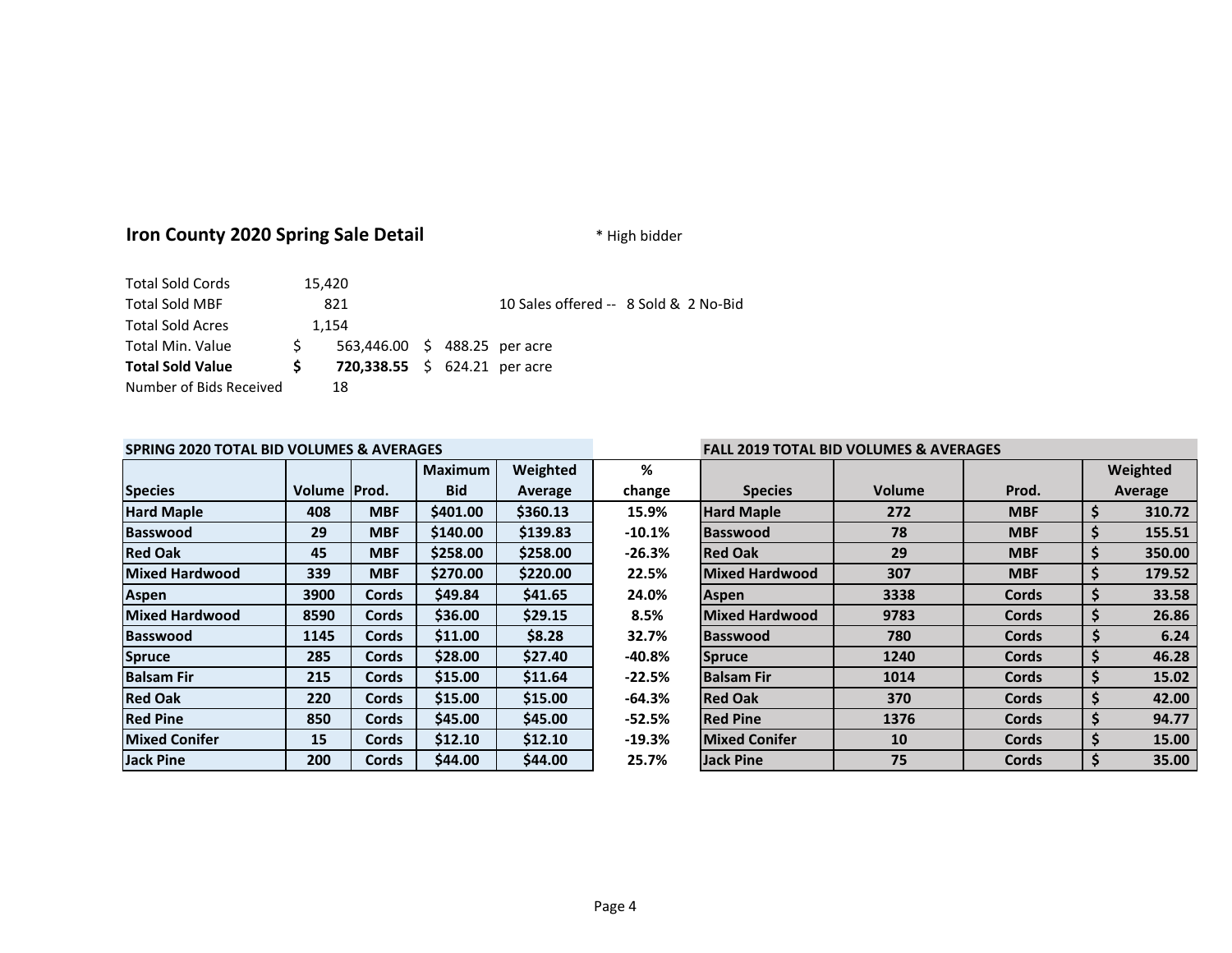| Contractor                          | <b>Contact Name</b> | <b>Address</b>    | City            | <b>State</b> | Zip   |
|-------------------------------------|---------------------|-------------------|-----------------|--------------|-------|
| Ashland Mat LLC                     | Tim Lee             | <b>PO Box 788</b> | Hazlehurst      | GA           | 31539 |
| Corullo Forest Products Ray Corullo |                     | 300 Massie St     | <b>Bessemer</b> | MI           | 49911 |
| Futurewood Corp                     | Robert Huray        | 9676 N Kruger Rd. | Hayward         | W١           | 54843 |
| Ottawa Forest Products Jamie Ofstad |                     | 1243 Wall St      | Ironwood        | MI           | 49938 |
| Sappi North America                 | Cory Moderson       | 20 N 22nd St      | Cloquet         | MN           | 55720 |
| Wm Tank LLC                         | <b>Kevin Tank</b>   | 21453 Kempf Rd    | Glidden         | W١           | 54527 |
| Henning Logging                     | Michael Henning     | 6644W Center Dr   | Hurley          | WI           | 54534 |

| Carden Brothers Logging Don Carden     |                                                                                                                                                                                                                                                                                                                                                                            |                                                                                                                                                                                                                                             | 54552                                                                                                                |
|----------------------------------------|----------------------------------------------------------------------------------------------------------------------------------------------------------------------------------------------------------------------------------------------------------------------------------------------------------------------------------------------------------------------------|---------------------------------------------------------------------------------------------------------------------------------------------------------------------------------------------------------------------------------------------|----------------------------------------------------------------------------------------------------------------------|
| North Country Lumber Jamie Peters      |                                                                                                                                                                                                                                                                                                                                                                            |                                                                                                                                                                                                                                             | 54546                                                                                                                |
| Northwest Hardwoods, I Eric Steiro     |                                                                                                                                                                                                                                                                                                                                                                            |                                                                                                                                                                                                                                             | 54425                                                                                                                |
| TNT Timber Improvemer Robert Ziembo    |                                                                                                                                                                                                                                                                                                                                                                            |                                                                                                                                                                                                                                             | 54451                                                                                                                |
| Mike Miljevich                         |                                                                                                                                                                                                                                                                                                                                                                            |                                                                                                                                                                                                                                             | 49968                                                                                                                |
| Scott Kiser                            | Hayward                                                                                                                                                                                                                                                                                                                                                                    |                                                                                                                                                                                                                                             | 54843                                                                                                                |
| Glenn Boettcher                        |                                                                                                                                                                                                                                                                                                                                                                            |                                                                                                                                                                                                                                             | 54552                                                                                                                |
| Will Kruse                             |                                                                                                                                                                                                                                                                                                                                                                            |                                                                                                                                                                                                                                             | 54556                                                                                                                |
| Pemble Logging, Melvin Mel Pemble      |                                                                                                                                                                                                                                                                                                                                                                            |                                                                                                                                                                                                                                             | 54547                                                                                                                |
| Kyle Woody                             |                                                                                                                                                                                                                                                                                                                                                                            |                                                                                                                                                                                                                                             | 54552                                                                                                                |
| John Rautiola                          |                                                                                                                                                                                                                                                                                                                                                                            |                                                                                                                                                                                                                                             | 54822                                                                                                                |
| <b>Tom Moon</b>                        |                                                                                                                                                                                                                                                                                                                                                                            |                                                                                                                                                                                                                                             | 49938                                                                                                                |
| Aaron Nowak                            |                                                                                                                                                                                                                                                                                                                                                                            |                                                                                                                                                                                                                                             | 54521                                                                                                                |
| Bob Bay                                |                                                                                                                                                                                                                                                                                                                                                                            |                                                                                                                                                                                                                                             | 54527                                                                                                                |
| <b>Bill Schloer</b>                    |                                                                                                                                                                                                                                                                                                                                                                            |                                                                                                                                                                                                                                             | 54514                                                                                                                |
| Chris Boor                             |                                                                                                                                                                                                                                                                                                                                                                            |                                                                                                                                                                                                                                             | 54812                                                                                                                |
| PotlatchDeltic Land & LuDavid F Slater |                                                                                                                                                                                                                                                                                                                                                                            |                                                                                                                                                                                                                                             | 49841                                                                                                                |
| George Dalbeck                         |                                                                                                                                                                                                                                                                                                                                                                            |                                                                                                                                                                                                                                             | 49968                                                                                                                |
| Andy Rowe                              |                                                                                                                                                                                                                                                                                                                                                                            |                                                                                                                                                                                                                                             | 54559                                                                                                                |
| Gary Kangas                            |                                                                                                                                                                                                                                                                                                                                                                            |                                                                                                                                                                                                                                             | 54534                                                                                                                |
|                                        | N16142 Teeters Rd<br>PO Box 499<br>461 S Linden St<br>W3125 Timber Dr<br>511 Putnam St<br>16531 W Nursery Rd<br>1261 N Ferry Lake Rd<br>PO Box 230<br><b>PO Box 244</b><br>N15796 Hoefferle Rd<br>1014 S 1st St<br><b>PO Box 188</b><br>PO Box 1958<br>23209 Forest Rd 346<br>13876 Ash Ln<br>#4 Berger Ave<br>650 A Ave<br>205 N Co Rd 519<br>9260W CTH B<br>13622N CTH D | Park Falls<br>Mellen<br>Dorchester<br>Medford<br>Wakefield<br>Park Falls<br>Prentice<br>Mercer<br>Park Falls<br>Cameron<br>Ironwood<br>Eagle River<br>Glidden<br><b>Butternut</b><br><b>Barron</b><br>Gwinn<br>Wakefield<br>Saxon<br>Hurley | WI<br>WI<br>WI<br>WI<br>MI<br>WI<br>WI<br>WI<br>WI<br>WI<br>WI<br>MI<br>WI<br>WI<br>WI<br>WI<br>MI<br>MI<br>WI<br>WI |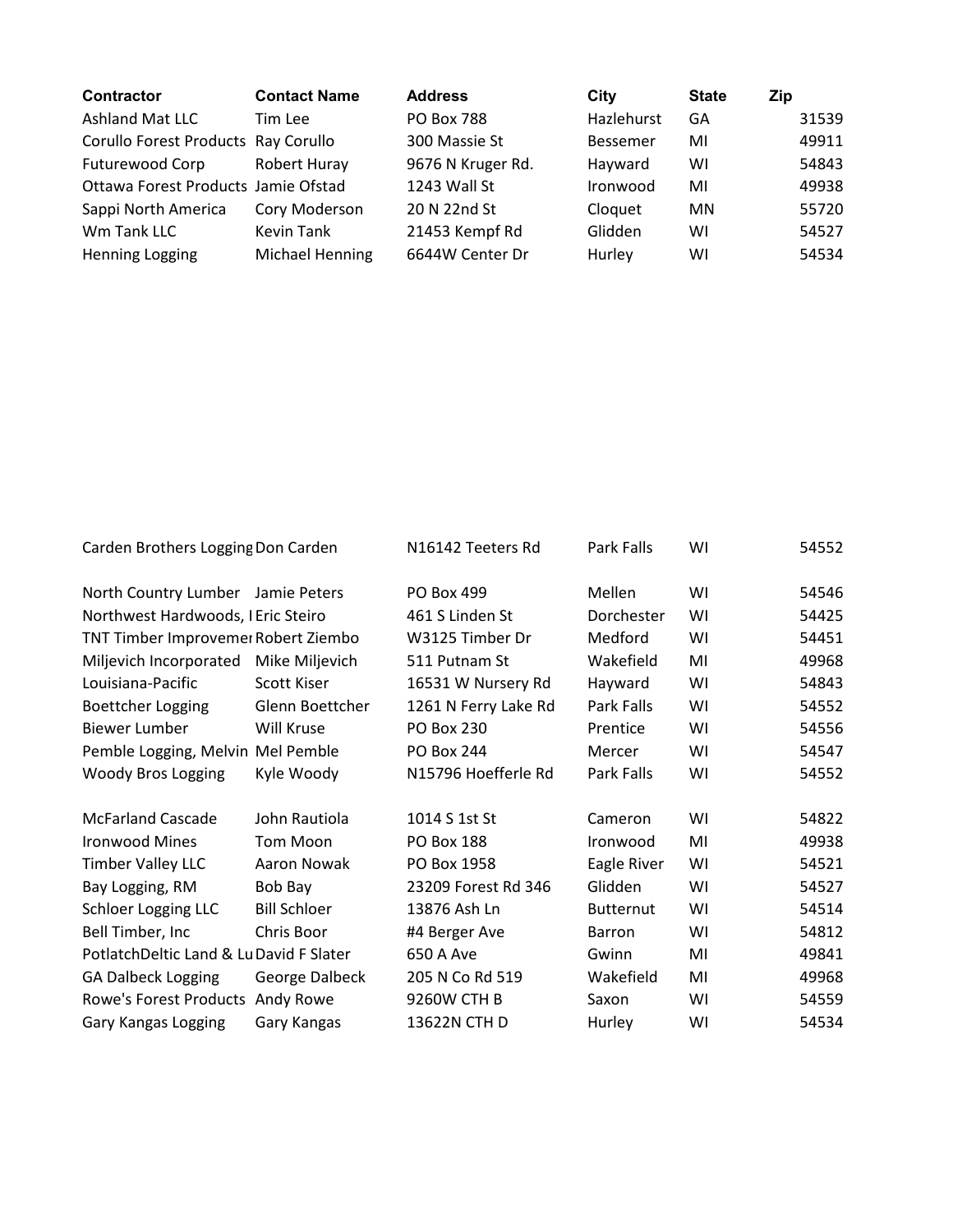| <b>Phone</b>   | Cell           | Email                     |
|----------------|----------------|---------------------------|
|                | (715) 209-4774 | tlee@ashlandmat.com       |
| (906) 667-0275 | (906) 364-2245 | cfp@chartermi.net         |
| (715) 682-8558 | (715) 209-1576 | rhuray@futurewoodcorp.com |
| (906) 932-9701 | (715) 562-0077 | slams1963@hotmail.com     |
|                | (715) 862-0899 | cory.moderson@sappi.com   |
| (715) 663-0309 | (715) 663-0309 | wmtanksoninc@yahoo.com    |
| (715) 561-2410 | (715) 562-0507 | 13henning44@gmail.com     |

| (715) 762-2654     | (715) 661-0459     | beckydon@centurytel.net        |
|--------------------|--------------------|--------------------------------|
| (715) 274-4311     | $(715)$ 456-6252   | jpeters@northcountrylumber.com |
| $(715) 654 - 1122$ | $(715)$ 316-2561   | esteiro@netzero.com            |
| (715) 748-4583     | $(715)$ 965-1181   |                                |
| (906) 224-2651     | (906) 250-8305     |                                |
| (715) 634-5585     | (715) 558-0804     | scott.kiser@lpcorp.com         |
| (715) 492-9886     | (715) 892-0839     | springsteadtool@centurytel.net |
| (715) 428-2762     | (715) 401-0720     | wkruse@biewerlumber.com        |
|                    | (715) 776-3737     | butchlinda80@gmail.com         |
|                    | (715) 661-2241     | logger5kw@gmail.com            |
|                    |                    |                                |
|                    | (715) 350-1478     |                                |
| (906) 932-3410     | (906) 285-2442     | tmoon@keweenaw.com             |
|                    | (715) 891-1122     | timbervalleyllc@gmail.com      |
|                    | (715) 663-0486     | robertbay0486@gmail.com        |
| (715) 769-3646     | $(715) 661 - 1666$ | jschloer@centurytel.net        |
| (218) 244-5576     | (218) 244-5576     | chris.boor@blpole.com          |
| (906)346-8208      | (906)250-6776      | dave.slater@potlatchdeltic.com |
| (906) 364-3300     | (906) 364-3300     | akulak78@gmail.com             |
| (715) 893-2467     | (715) 208-0800     |                                |
| (715) 562-0185     | (715) 562-0185     | kangaslogging@gmail.com        |
|                    |                    |                                |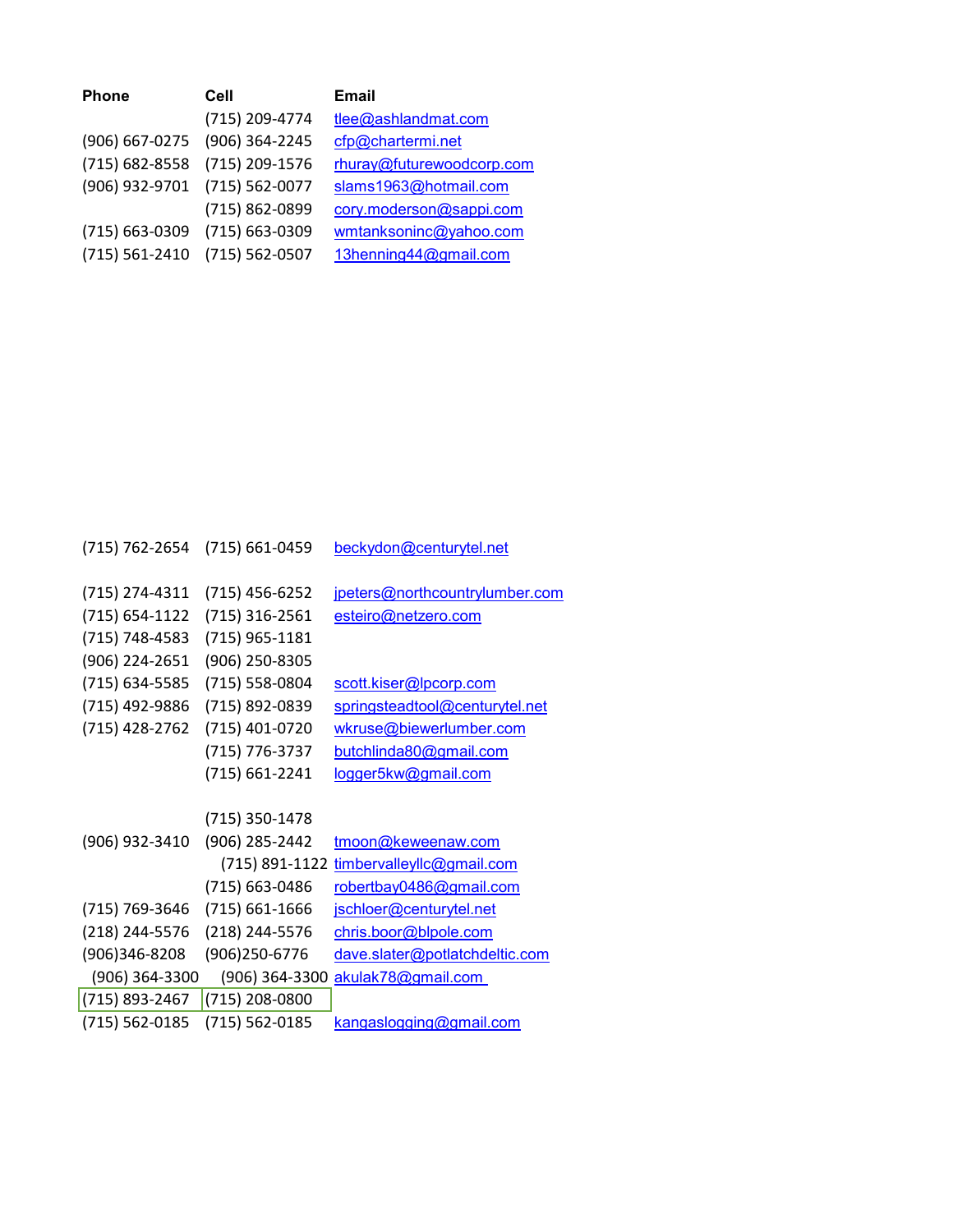| <b>Tracts Awarded</b>     | <b>Tracts not awarded</b> | Tie |
|---------------------------|---------------------------|-----|
|                           | $1 - 20$                  |     |
| $4 - 20$                  | $3 - 20$                  |     |
| 24-19, 3-20               | $31-19, 2-20$             |     |
|                           | $3-20.4-20$               |     |
| 28-19, 31-19, 34-19, 2-20 | 24-19, 1-20, 3-20         |     |
|                           | $3 - 20$                  |     |

1-20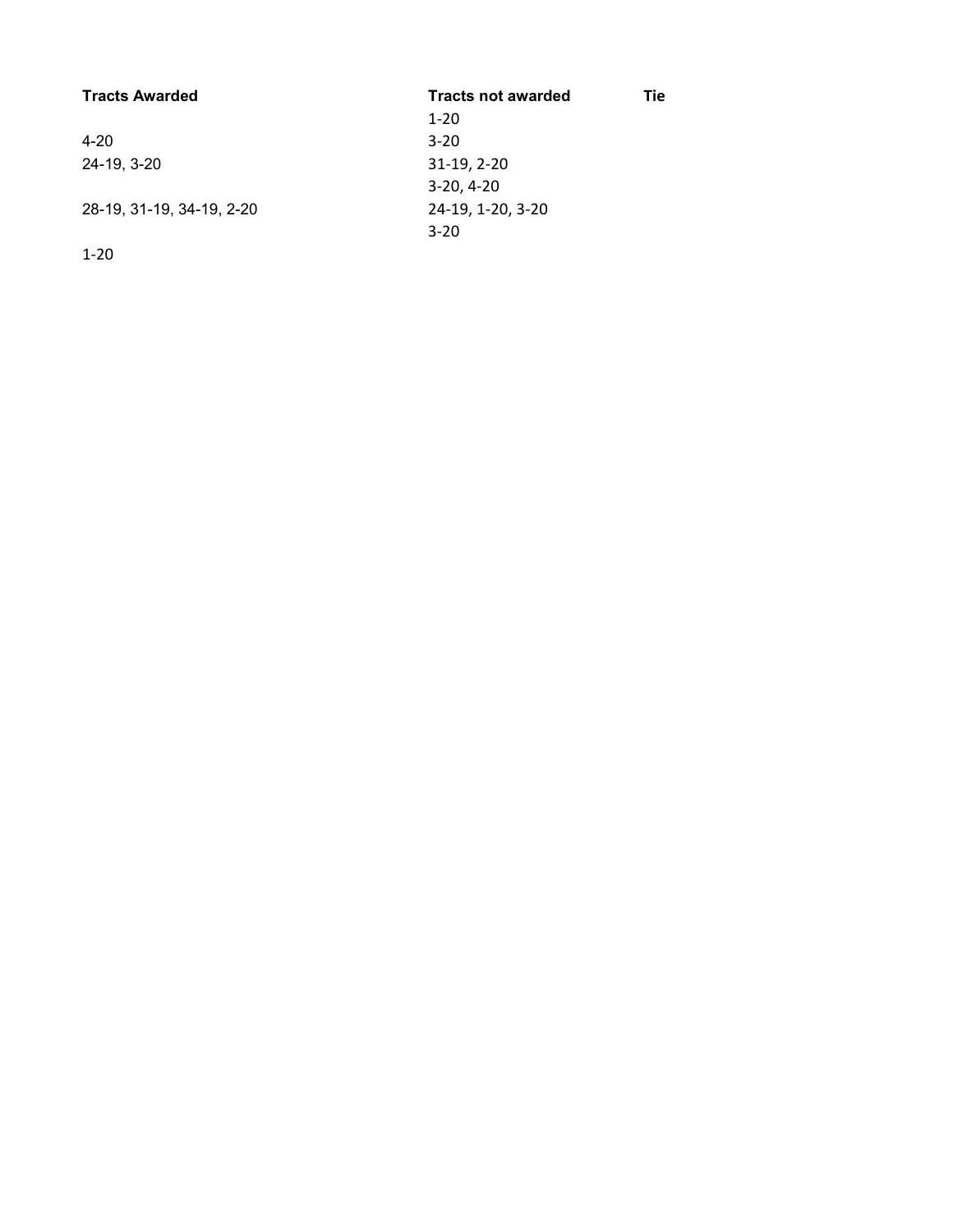| Tract No  | Contract | Contractor                     | Contact Name        | Address           | City           | <b>State</b> |
|-----------|----------|--------------------------------|---------------------|-------------------|----------------|--------------|
| $24 - 19$ | 2809     | Futurewood Corp                | <b>Robert Huray</b> | 9676 N Kruger Rd. | Hayward        | WI           |
| $28-19$   | 2810     | Sappi North America            | Cory Moderson       | 20 N 22nd St      | Cloquet        | <b>MN</b>    |
| $31 - 19$ | 2811     | Sappi North America            | Cory Moderson       | 20 N 22nd St      | <b>Cloquet</b> | <b>MN</b>    |
| $34-19$   | 2812     | Sappi North America            | Cory Moderson       | 20 N 22nd St      | Cloquet        | <b>MN</b>    |
| $1 - 20$  | 2813     | <b>Henning Logging</b>         | Michael Henning     | 6644W Center Dr   | Hurley         | <b>WI</b>    |
| $2 - 20$  | 2814     | Sappi North America            | Cory Moderson       | 20 N 22nd St      | Cloquet        | <b>MN</b>    |
| $3 - 20$  | 2815     | <b>Futurewood Corp</b>         | <b>Robert Huray</b> | 9676 N Kruger Rd. | Hayward        | <b>WI</b>    |
| $4 - 20$  | 2816     | <b>Corullo Forest Products</b> | Ray Corullo         | 300 Massie St     | Bessemer       | MI           |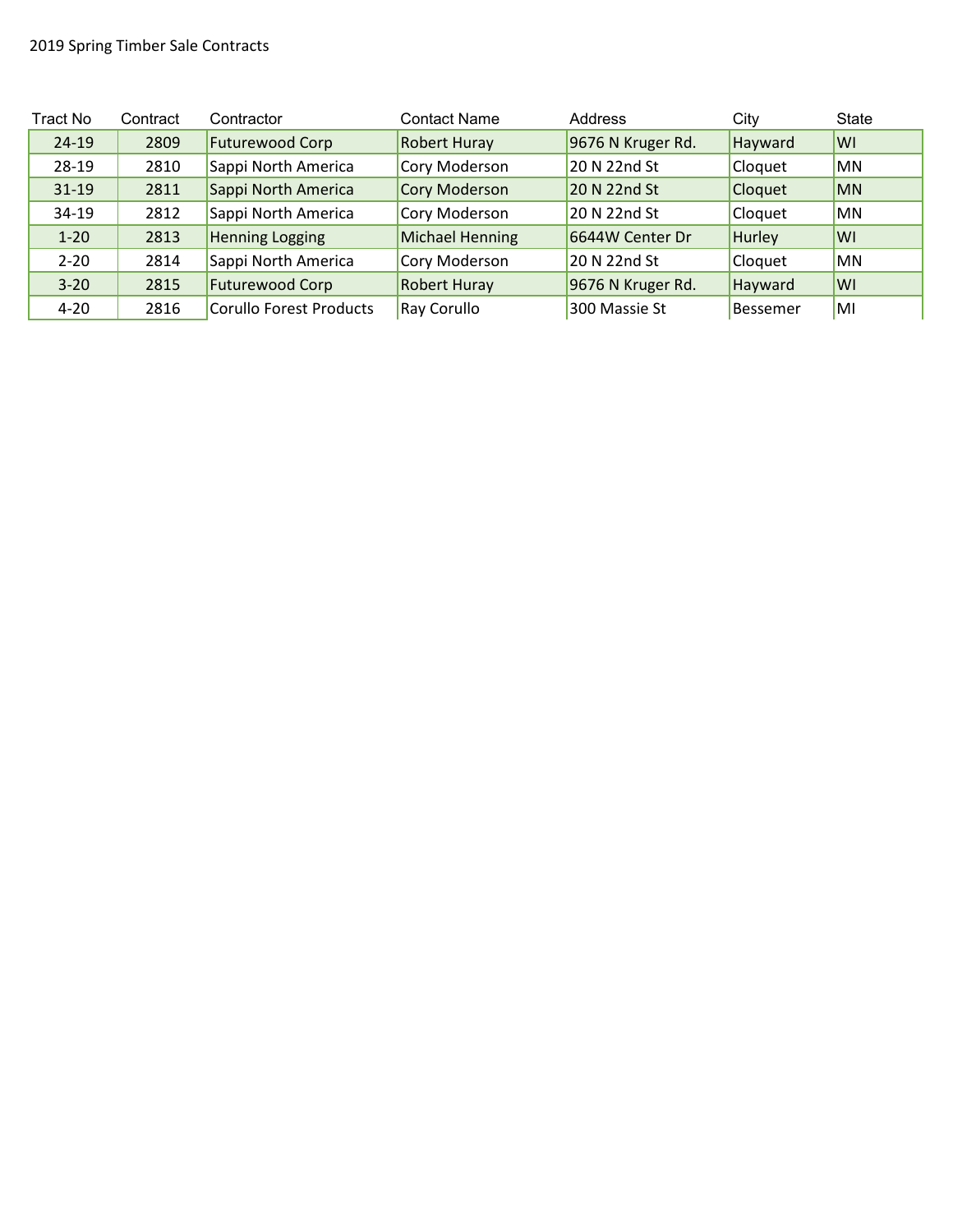| Zip |       | Phone                               | Cell               | Email                     | <b>Town Name</b> | Township | Range |
|-----|-------|-------------------------------------|--------------------|---------------------------|------------------|----------|-------|
|     |       | 54843 (715) 682-8558                | $(715)$ 209-1576   | rhuray@futurewoodcorp.com | Gurney           | 46N      | 1W    |
|     | 55720 |                                     | (715) 862-0899     | cory.moderson@sappi.com   | Anderson         | 44N      | 1W    |
|     | 55720 |                                     | $(715) 862 - 0899$ | cory.moderson@sappi.com   | Saxon            | 46N      | 1E    |
|     | 55720 |                                     | (715) 862-0899     | cory.moderson@sappi.com   | Anderson         | 44N      | 1W    |
|     |       | 54534 (715) 561-2410                | $(715) 562 - 0507$ | 13henning44@gmail.com     | Saxon            | 46N      | 1E    |
|     | 55720 |                                     | (715) 862-0899     | cory.moderson@sappi.com   | Knight           | 43N      | 1E    |
|     |       | 54843 (715) 682-8558 (715) 209-1576 |                    | rhuray@futurewoodcorp.com | Kimball          | 46N      | 1E    |
|     |       | 49911 (906) 667-0275                | $(906) 364 - 2245$ | cfp@chartermi.net         | Gurney           | 47N      | 1W    |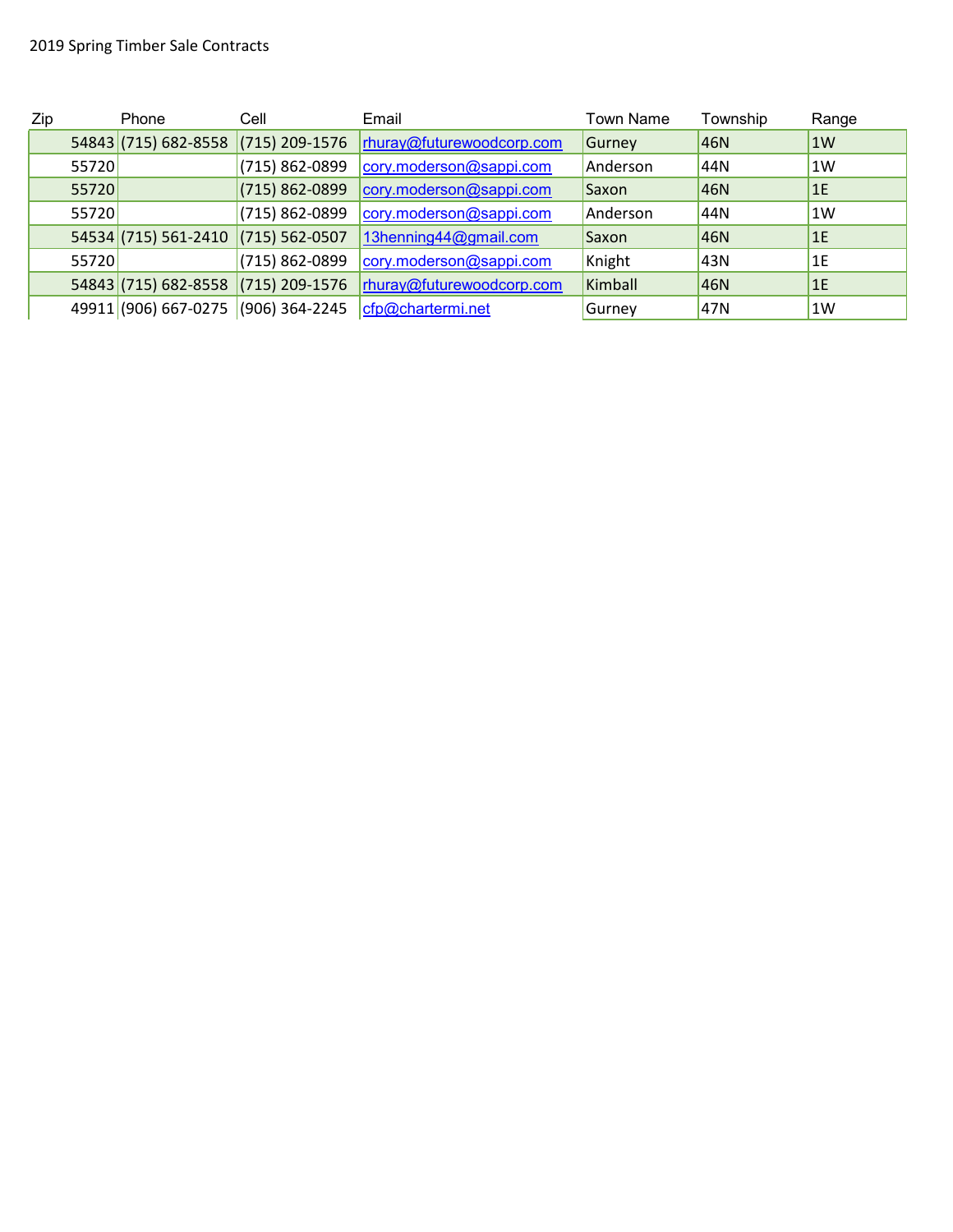## 2019 Spring Timber Sale Contracts

| Section              | 2nd Town Name 2nd Township 2nd Range |  | 2nd Section |
|----------------------|--------------------------------------|--|-------------|
| 15 & 16              |                                      |  |             |
| 36                   |                                      |  |             |
| $ 15, 16, 21 \& 22 $ |                                      |  |             |
| 6&7                  |                                      |  |             |
| 22 & 27              |                                      |  |             |
| 4 & 5                |                                      |  |             |
| 25 & 26              |                                      |  |             |
| 30 & 32              |                                      |  |             |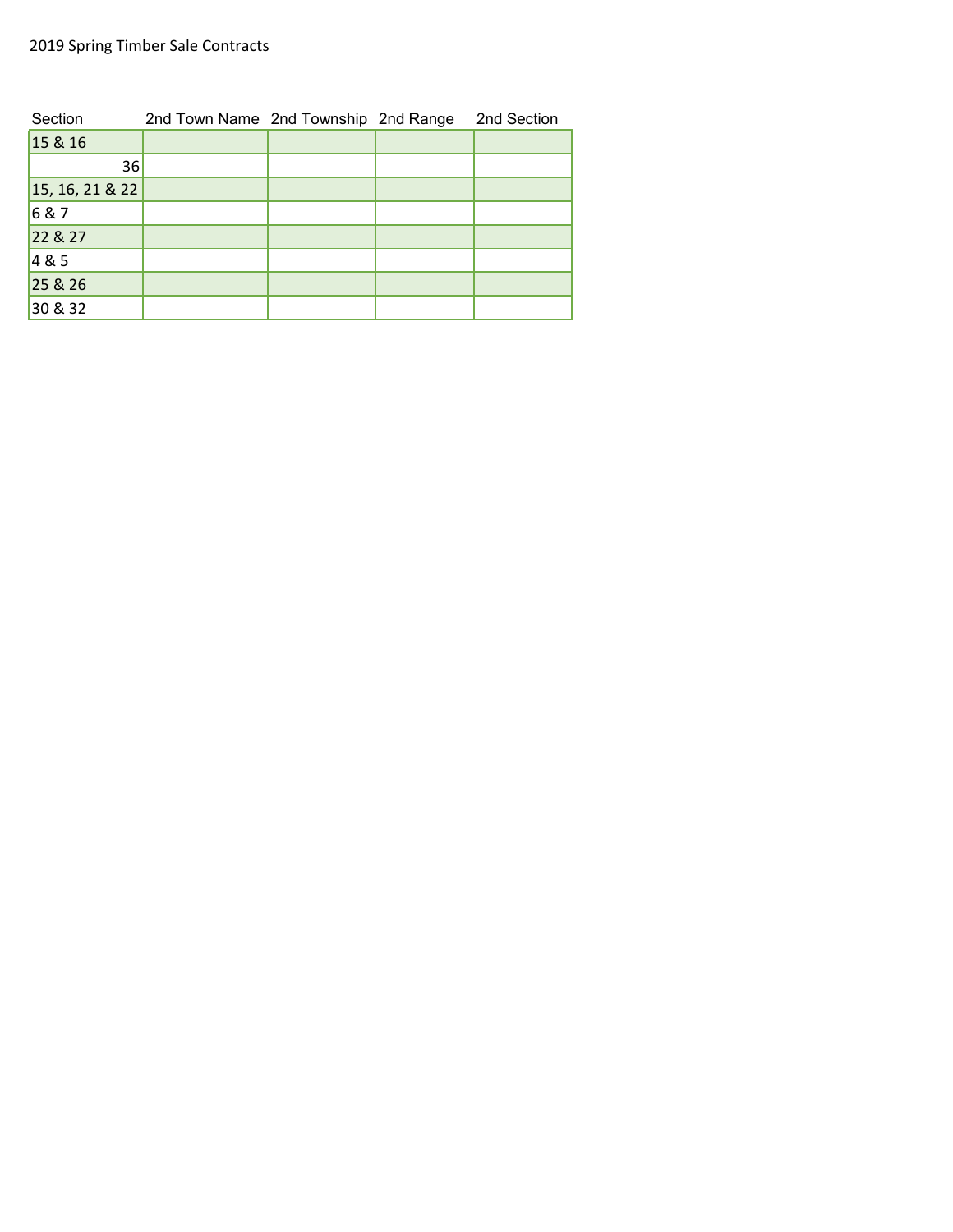| Legal Desc                                                     | <b>10% Bond</b> |
|----------------------------------------------------------------|-----------------|
| Sec 15 & 16, T46N, R1W, Town of Gurney (Hwy 169)               | 11,334.23       |
| Sec 36, T44N, R1W, Town of Anderson (Shirley Lake Rd)          | 4,116.00        |
| Sec 15, 16, 21 & 22, T46N, R1E; Town of Saxon (Boomer Creek Rd | 13,512.90       |
| Sec 6 & 7, T44N, R1W, Town of Anderson (Bull Gus Rd)           | 9,313.50        |
| Sec 22 & 27, T46N, R1E, Town of Saxon (Boomer Creek Rd)        | 14,160.30       |
| Sec 4 & 5, T43N, R1E, Town of Knight (Crawford Rd.)            | 4,448.15        |
| Sec 25 & 36, T46N, R1E, Town of Kimball (Hoyt Rd).             | 9,996.28        |
| Sec 30 & 32, T47N, R1W, Town of Gurney (US 2/Old Hwy 10)       | 5,152.50        |